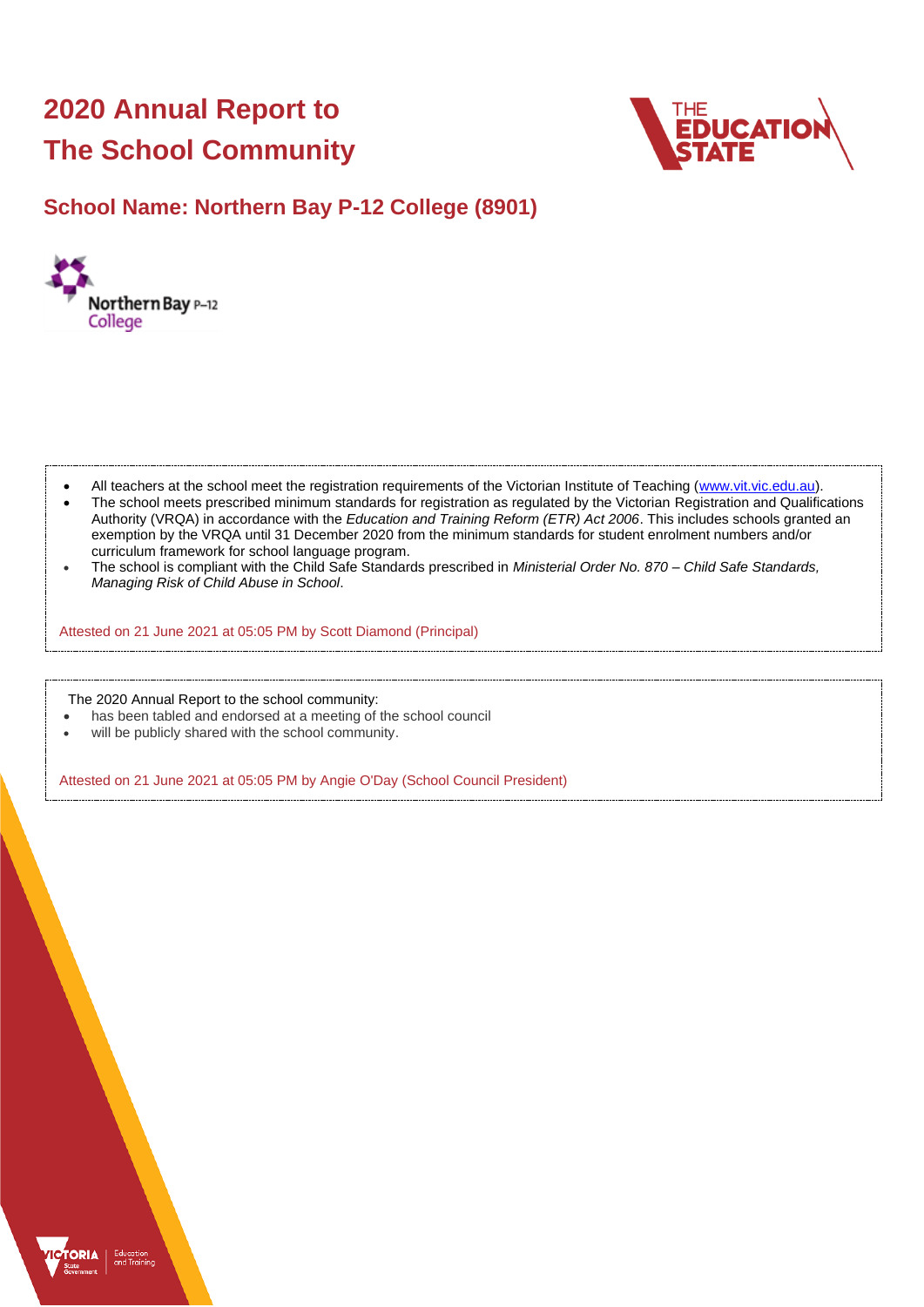

# How to read the Annual Report

## What has changed for the 2020 Annual Report?

#### **Improved appearance**

The appearance of the Performance Summary has been updated to more clearly represent information and to assist interpretation and comparison of individual school's data with state averages and similar school groups.

### **School performance data**

The Victorian community's experience of COVID-19, including remote and flexible learning, had a significant impact on normal school operations. This impacted the conduct of assessments and surveys. Readers should be aware of this when interpreting the Performance Summary.

For example, in 2020 school-based surveys ran under changed circumstances, and NAPLAN was not conducted. Absence and attendance data may have been influenced by local processes and procedures adopted in response to remote and flexible learning.

Schools should keep this in mind when using this data for planning and evaluation purposes. Those schools who participated in the Student Attitudes to School survey in 2020 should also refer to the advice provided regarding the consistency of their data.

## What does the *'About Our School'* section refer to?

The About Our School section provides a brief background on the school, an outline of the school's performance over the year and future directions.

The 'School Context' describes the school's vision, values and purpose. Details include the school's geographic location, size and structure, social characteristics, enrolment characteristics and special programs.

The 'Framework for Improving Student Outcomes (FISO)' section includes the improvement initiatives the school has selected and the progress they have made towards achieving them.

## What does the *'Performance Summary'* section of this report refer to?

The Performance Summary includes the following:

#### **School Profile**

- student enrolment information
- the school's 'Student Family Occupation and Education' category
- a summary of parent responses in the Parent Opinion Survey, shown against the statewide average for P-12 schools
- school staff responses in the area of School Climate in the School Staff Survey, shown against the statewide average for P-12 schools

### **Achievement**

- English and Mathematics for Teacher Judgements against the curriculum
- English and Mathematics for National Literacy and Numeracy tests (NAPLAN). *Note: NAPLAN tests were not conducted in 2020*
- all subjects for Victorian Certificate of Education (VCE) examinations

### **Engagement**

Student attendance and engagement at school, including:

- how many Year 7 students remain at the school through to Year 10
- how many exiting students go on to further studies or full-time work

#### **Wellbeing**

Student responses to two areas in the Student Attitudes to School Survey:

- Sense of Connectedness
- Management of Bullying

Results are displayed for the latest year and the average of the last four years (where available).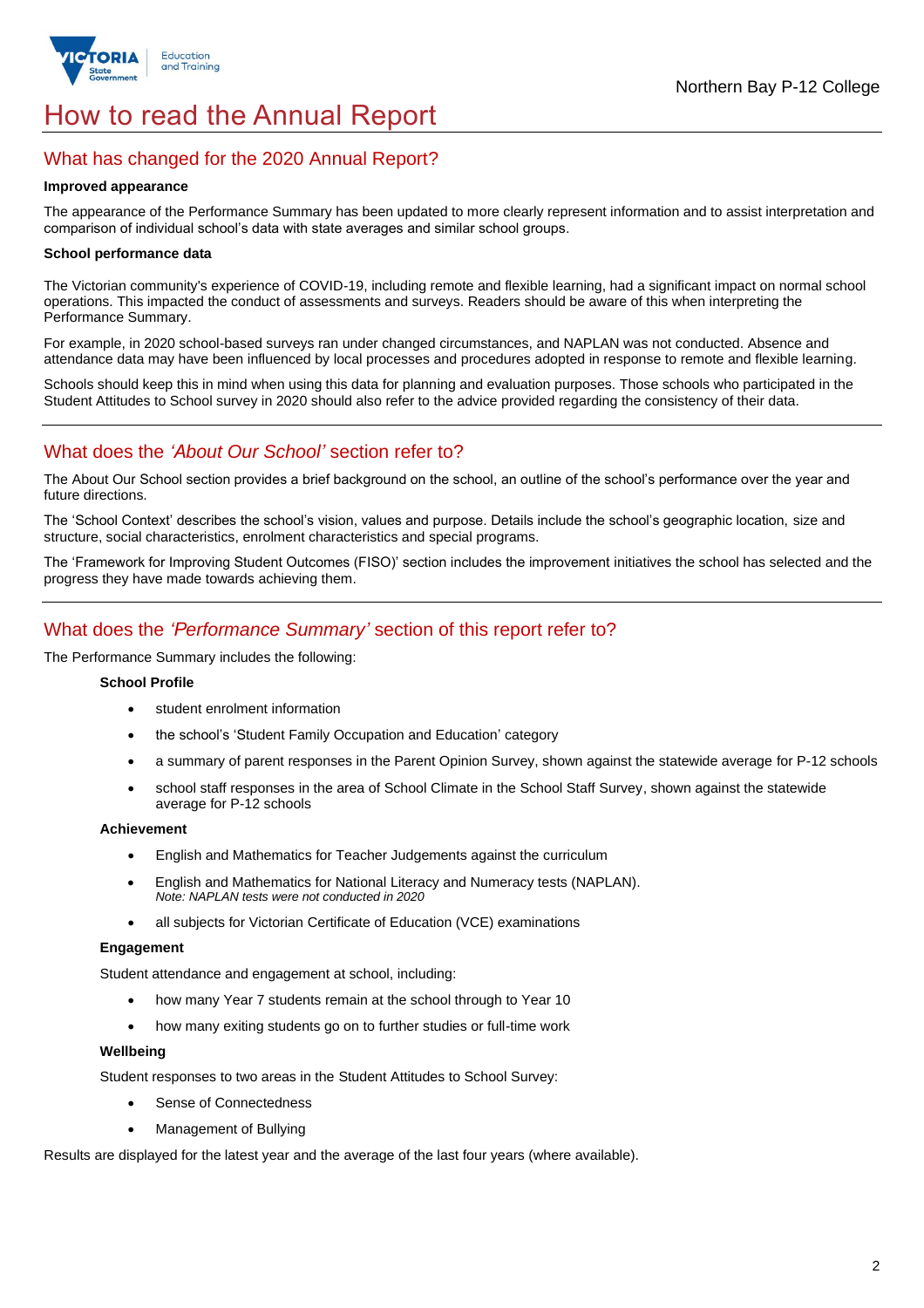

# How to read the Annual Report (continued)

### What do *'Similar Schools'* refer to?

Similar Schools are a group of Victorian government schools with similar characteristics to the school.

This grouping of schools has been created by comparing each school's socio-economic background of students, the number of non-English speaking students and the school's size and location.

## What does *'NDP'* or '*NDA*' mean?

'NDP' refers to no data being published for privacy reasons or where there are insufficient underlying data. For example, very low numbers of participants or characteristics that may lead to identification will result in an 'NDP' label. For the 2020 Student Attitudes to School survey, specifically, the similar school group averages are replaced by 'NDP' where less than 50% of schools in a given similar school group did not participate in the 2020 survey.

'NDA' refers to no data being available. Some schools have no data for particular measures due to low enrolments. There may be no students enrolled in some year levels, so school comparisons are not possible.

Note that new schools only have the latest year of data and no comparative data from previous years. The Department also recognises unique circumstances in Specialist, Select Entry, English Language, Community Schools and schools that changed school type recently, where school-to-school comparisons are not appropriate.

# What is the *'Victorian Curriculum'*?

The Victorian Curriculum F–10 sets out what every student should learn during his or her first eleven years of schooling. The curriculum is the common set of knowledge and skills required by students for life-long learning, social development and active and informed citizenship.

The Victorian Curriculum is assessed through teacher judgements of student achievement based on classroom learning.

The curriculum has been developed to ensure that school subjects and their achievement standards enable continuous learning for all students, including students with disabilities.

The 'Towards Foundation Level Victorian Curriculum' is integrated directly into the curriculum and is referred to as 'Levels A to D'.

'Levels A to D' may be used for students with a disability or students who may have additional learning needs. These levels are not associated with any set age or year level that links chronological age to cognitive progress (i.e. there is no age expected standard of achievement for 'Levels A to D').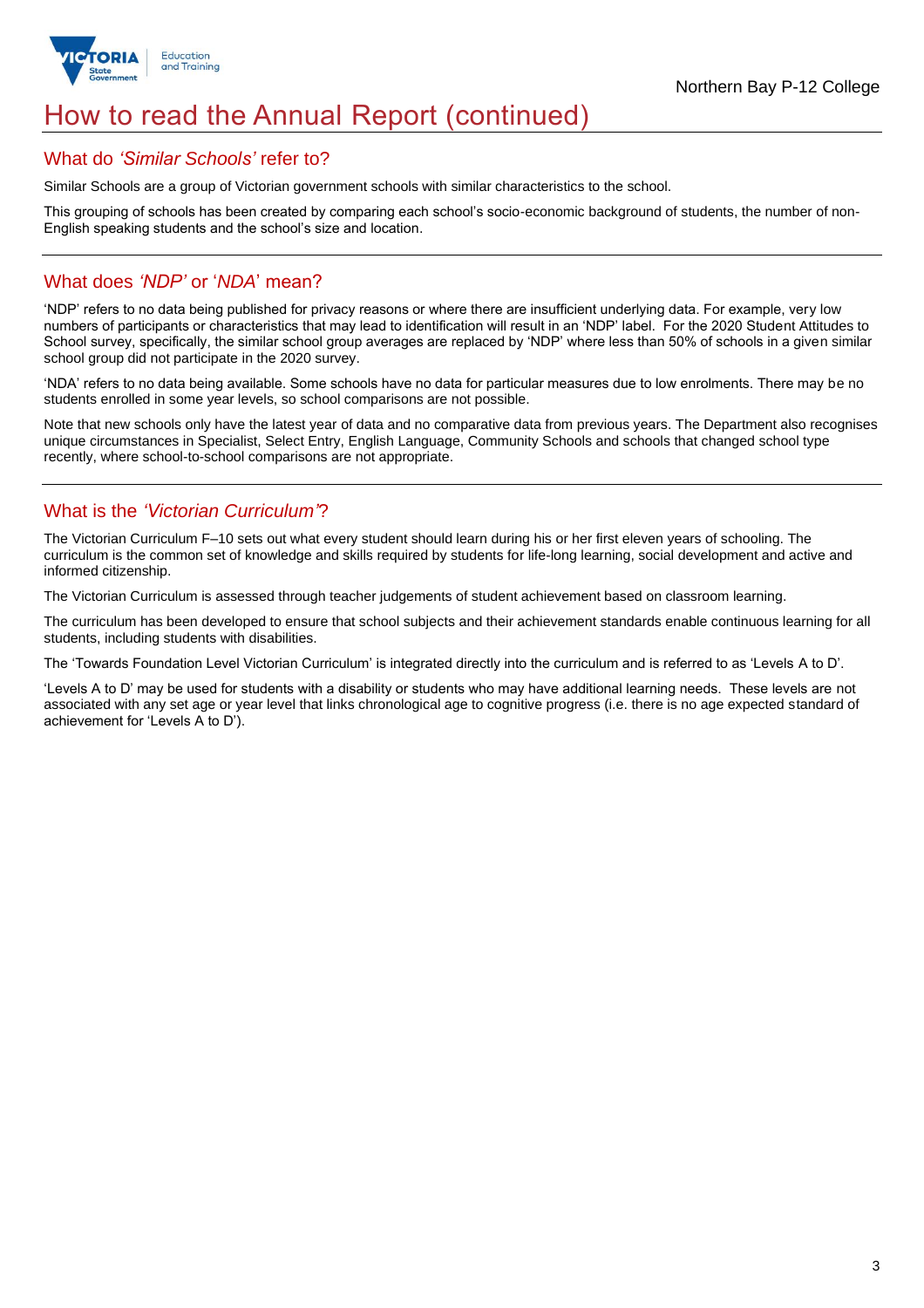

# **About Our School**

### **School context**

Northern Bay College was formed in 2011 as a result of a merger of nine schools into one multi-campus College. Our aim was to provide a supportive, coordinated and consistent approach to the education and wellbeing of children and young people living in the Corio/Norlane area.

Today Northern Bay College is a multi-campus school made up of four prep to year eight campuses and one year nine to year twelve campus. In addition to this the college also runs a Kindergarten, a Child Care Centre, and a Family Centre and manages a Trade Training Centre. We are also the host for two Geelong English Language Centre Outpost and run a Hands on Learning program. The college has a steady enrolment of 1896 students.

The college has a long history of welcoming families from a refugee and asylum seeker background of Karen ethnicity from refugee camps along the Thai/Burmese border. In 2013 the college began to welcome families of Middle Eastern ethnicity. Many of whom came from refugee camps via Pakistan and Indonesia. Currently 29% of students have a first language other than English with eleven percent of our students being of Middle Eastern origin and nine percent Karen / Karenni. 8% of our students are indigenous.

126 students are funded under the Program for Students with Disabilities.

The college has an SFOE of 0.7259 with 1441 students attracting social disadvantage equity funding.

Northern Bay College encourages the colocation of services with The Smith Family; Ardoch; Bethany Community Services; and Barwon Child, Youth and Family operating on site. We also have a large number of Memorandum of Understandings operating with external agencies and services.

2019 marked the beginning of a new College Strategic Plan with an overarching goal of further developing practice that embeds the 'One College - One Team' ethos.

Our vision is to instill community commitment, confidence and high expectations in lifelong learning by:

• Developing young people who are engaged; motivated and challenged to fulfil their potential.

• Maximising the educational opportunities and creating purposeful and diverse pathways for all students

- Developing partnerships with other schools, community organisations and business which can empower a community through learning
- Integrating education and community /family services
- Creating a community that is literate, numerate, curious, articulate, resilient and passionate

The college has 267.48 equivalent full time staff; 13 principal class members, 214 teachers and 161 Education Support Staff.

## **Framework for Improving Student Outcomes (FISO)**

The 2020 Annual Implementation Plan focused college work heavily within two specific areas of the FISO model.

The work in these spaces is visible in a number of ways not the least being the significant change in operating model for the college in the 2020 school year. Resource allocation has been designed to ensure that college leaders are aligned with developing excellent teaching practice and ensuring this practice is consistent across all Campuses.

The two FISO foci for college work in 2020 were:

- Excellence in Teaching and Learning Building Practice Excellence
- Professional Leadership Building Leadership Teams

It must be noted that although planning for 2020 was completed to a high level, the planning in place did not envisage the challenge of the COVID Pandemic. COVID and its subsequent requirement for schools to move into Remote Learning and re-imagine the way in which rigorous learning and teaching would occur certainly took centre stage and as such many of the achievements of 2020 are due to the need to confront these challenges in a systematic and positive manner.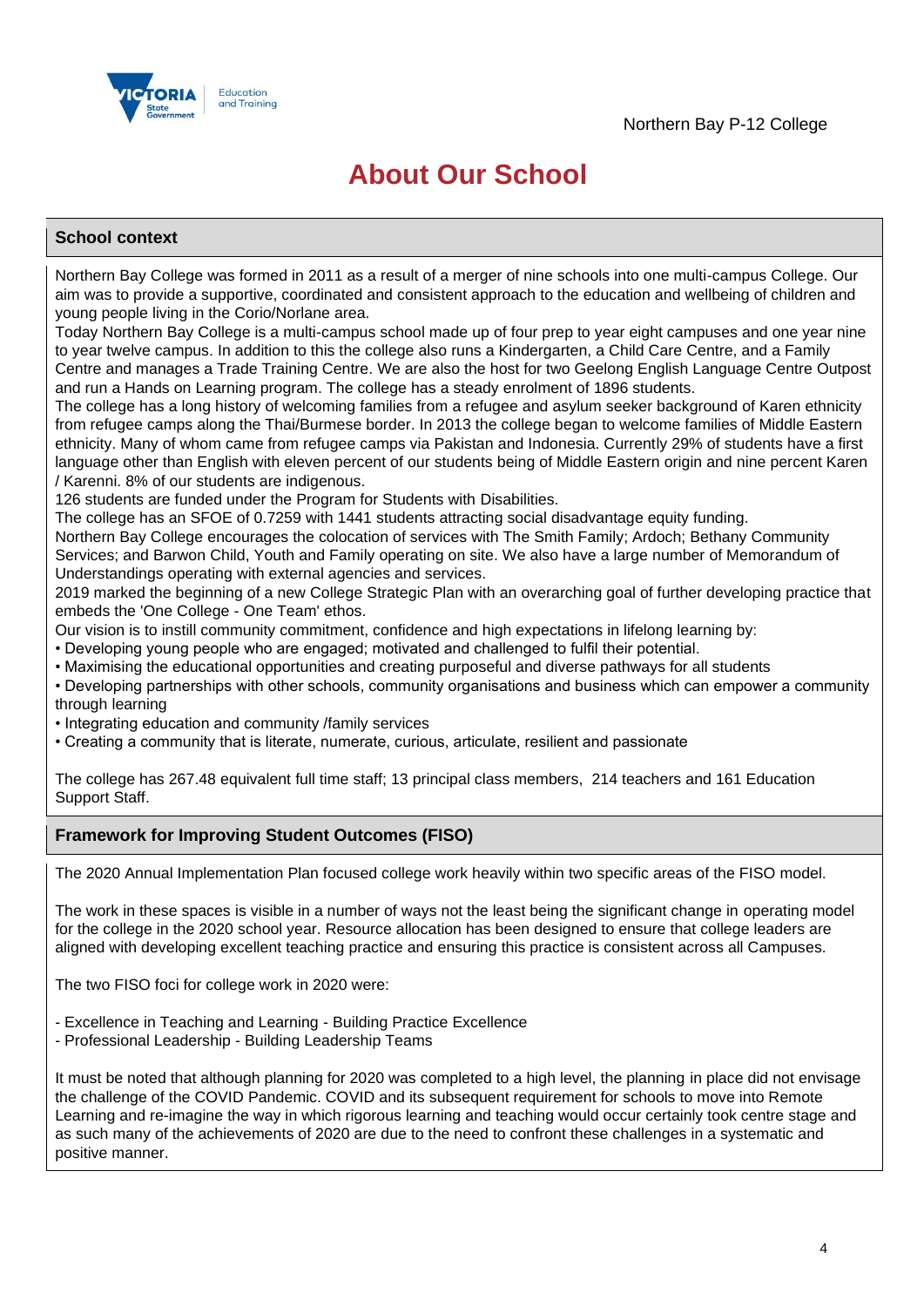



### **Achievement**

Despite the challenges that all schools were required to confront in 2020 the college was extremely proud of the learning achievements that were made throughout the 2020 school year. Staff at Northern Bay College were driven to ensure that the challenges of Remote Learning and the need to pivot quickly to Remote Learning would not leave students at Northern Bay College disadvantaged. Evidence of this commitment can be gleamed from the myriad of online learning and teaching resources that were created; the outstanding manner in which teachers and indeed all NBC staff worked to engage and connect with students who were working from home; the ability of staff to ensure that curriculum delivery was done so in a consistent manner across all Campuses; the ability of staff to ensure that the rigour and explicit teaching that would normally occur in a face to face class teaching context would not be missed and the outstanding commitment of staff to ensure that students would continue to receive constructive and timely feedback on learning outcomes including the delivery of outcome based reports in Semester 1 despite this not being a DET requirement for this period. All together this clearly demonstrates that staff at Northern Bay College supported by a positive family stakeholder group and a highly motivated students cohort were able to ensure that the 2020 school was not a waste.

One area that the college is particularly proud of in relation to students achievement was the high level VCE Median and Mean results. This is a key indicator of overall learning and teaching rigour and Northern Bay College is proud that despite the challenges of 2020 that the school was able to deliver its best VCE results for some years. This included the college arguably returning the best VCE results of all northern Geelong schools with NBC also delivering the highest percentage of Study Scores above 40 and at least 15 VCE classes achieving the college AIP aim of a Study Score mean of 24. This achievement should not be underestimated and is being used to drive further improvement within the area of student achievement at Northern Bay College.

The college also embarked on an evidence based improvement process within the college Professional Learning Communities (PLC) structure. This work saw the College wide Year 3 - Year 6 PLC team develop a data informed response to Year 3 NAPLAN Reading data. Using a Close Reading learning model staff across this team consistently implemented a process to support students to add further context and as a result understanding to the texts they were reading. These text types were varied and included information, fiction and persuasive text types. This approach produced outstanding results for students across the college in the area of reading comprehension and has resulted in a clear and consistent learning and teaching model for Reading being developed for release across the college. In the area of writing the college was able to ensure that the development of improved practice - aimed at improving student learning outcomes in this important literacy area - continued to be addressed. In the prep - Year 8 learning communities a highly structured and thus consistent writing moderation model was rolled out across the college. - During Lock Down!! This process required students to complete a 'high stakes' and consistent writing sample. These writing samples were then collected and used within this moderation process. This resulted in a number of positive outcomes for the college not the least being a high quality dialogue of writing moderation. This work and indeed the quality feedback for the students that flows from such a process was an outstanding success across the college and has paved the way for further work to be developed aimed at ensuring a consistent delivery of high quality learning and teaching at NBC.

At the senior school level this writing focus was tightly connected to the literacy demands required of students at the Senior Certificate level and developing a consistent strategy for supporting students to scaffold their writing particularly in their key assessments. Evidence of this approach was highly visible in both VCAL and VCE learning communities and was well supported by the work completed throughout the Year 10 -12 College PLC.

With the above information provided as an overlay the data included in this Annual Report does indicate that the college was able to move forward in a number of areas of Student Achievement. Significantly though the college continues to remain a long way behind state and similar schools in teacher judgment in English and Maths across all year levels. This does provide scope for the ongoing development of instructional practice that will deliver improved learning outcomes for students at NBC within these important learning areas. This is indeed well understood and well documented in the current college AIP.

### **Engagement**

Through the 2020 school year the college worked hard - and it must be said with some success - to ensure that Engagement remained high throughout what was a most challenging period. Through the lock-down periods the college worked to engage with all students and promote attendance to Remote learning through a number of means. These strategies ranged from classroom teachers and support staff making individual phone calls to students who had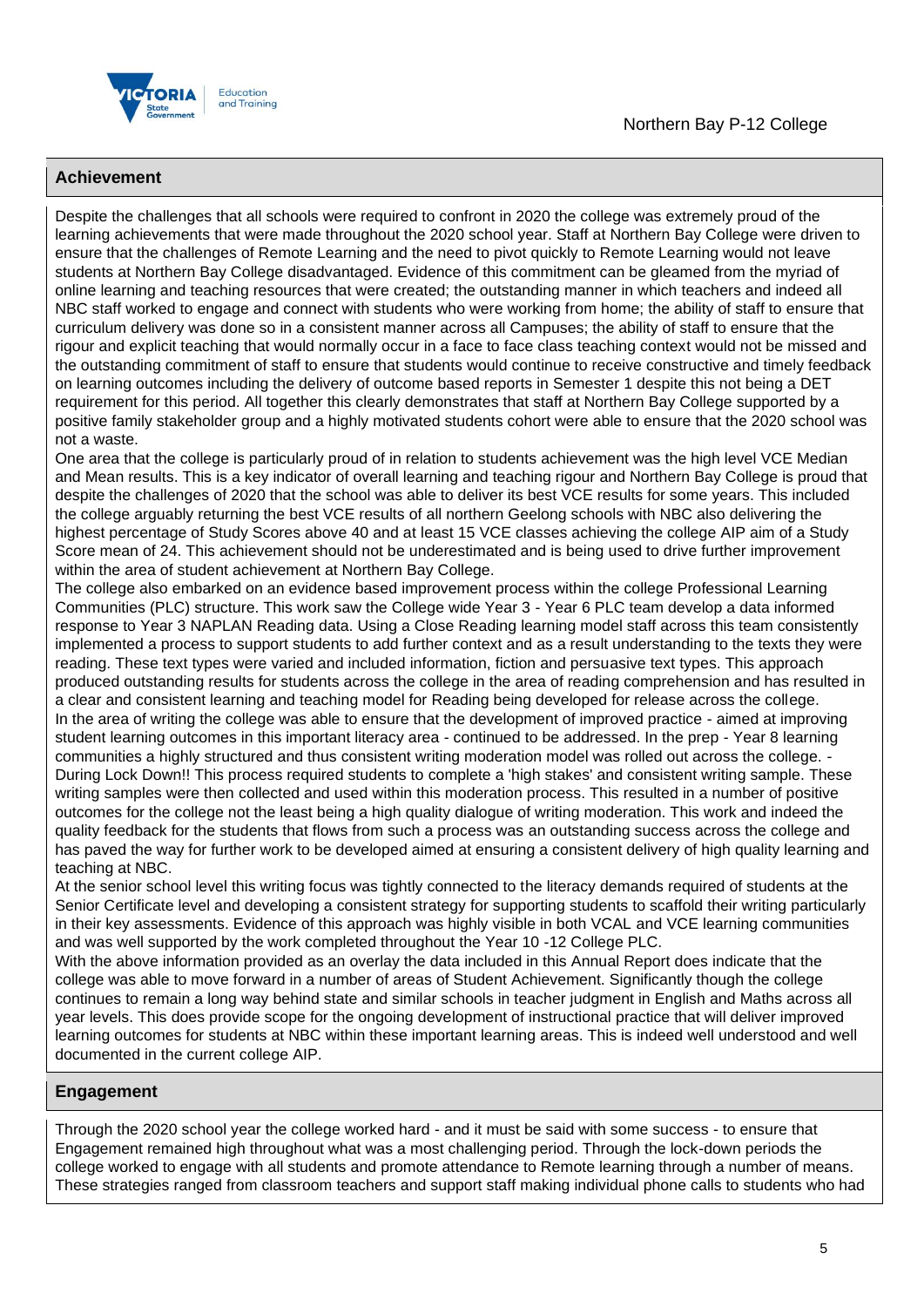

## Northern Bay P-12 College

not engaged in learning; wellbeing staff regularly engaging in wellbeing visits and working to ensure families remain connected; MEA staff delivering translated messages to CALD families informing of school operations and related health information; the college mobilising a fleet of over 800 learning support devices including iPads, Laptops and mobile internet devices; regular communication through learning platforms such as Compass, Google Classroom and Seesaw. Along with these strategies student engagement was monitored on a daily basis with data regularly reviewed and acted on by learning community and campus teams. This effort to ensure NBC students were not disadvantaged during this period of remote learning is a feature of the pandemic that all members of the NBC community should be justifiably proud of and lends itself well to our work in developing strategies to improve engagement at the college in the future.

As we return to more regular routines and schooling models this area of college performance continues to be a most pressing concern. Significantly within this space is the need for the college to address the high level of student absenteeism that is consistently high across all year levels. In comparison to similar schools the college returns levels of absenteeism that are double that of similar schools. This has been a trend for a number of years and will require a strategy that is inclusive of all stakeholder groups if it is to be successfully addressed.

Current data places all year levels at the college at around 80% for student attendance. It is important to extrapolate this data further to identify what this attendance rate means in relation to total number of days absent - i.e. an 80% attendance rate equates to 40 days absent across an entire school year. Throughout 2021 the college has committed to working to better understand the reasons for non-attendance; developing attendance strategies that aim to better promote the absolute need to be at school everyday and work to better respond to chronic non-attendees.

### **Wellbeing**

Wellbeing is at the heart of the work at NBC on a daily basis. The college is working hard to ensure that wellbeing is seen as a role the college can play for students and staff at the same time as striving for positive learning outcomes. Over the years the college has invested in programs such as Berry Street Education Model training for all staff and still ensures that this training makes up part of the induction of new staff to the college such is the importance of this work in guiding high expectations for learning.

It is encouraging that data throughout 2020 did not really alter within any of the Wellbeing factors measured through the student attitude to school survey. The college identified early on that ensuring students were well cared for and had easy access to wellbeing supports was going to be crucial through this period. Amongst specific actions implemented across the college were:

- Initially the college set up a remote wellbeing contact service that was monitored by wellbeing staff and communicated to all students.

- The college worked to develop regular wellbeing content that was shared with the community on a regular basis. This content was aimed at providing regular reminders and tips on how to remains on top of wellbeing issues as they arise. - Wellbeing staff were highly active in ensuring that families continued to have access to important services and food aid.

- Berry Street Education Model continued to underpin all work completed in connecting students to their school and their learning. This work will continue to ramp up in 2021 with increased work to embed practice that is visible.

- Transition remained a priority at the college with a modified program for Year 9 students transitioning from the four P-8 Campuses arranged. this program still allowed students to familiarise themselves with the Campus and begin to build connections with Senior School Staff. Similarly with prep transition as many visits as possible were organised to ensure that students were not completely new to the Campus at the beginning of the year.

In the 2021 AIP the college has identified that Student Agency is an integral aspect of our future work. At all times staff at the college will be encouraged to think of ways in which students can be involved in processes including curriculum planning and assessment at the college. The college is also ready to begin further work on documenting what highly agential learning looks like in the NBC context. This is exciting work for the college and will go a long way to further connecting students to their learning and to further developing the aspirational goal setting of our students.

Further to this 2021 will see the college reflect on the current school values that underpin the college environment and thus our work within the School Wide Positive Behaviours (SWPBs) framework. This will see all students, staff and community members given the opportunity to contribute to what will ultimately be an updated set of college values and purpose. This is exciting work and will help to unpack how we as a college can better support our most important stakeholder group - our students.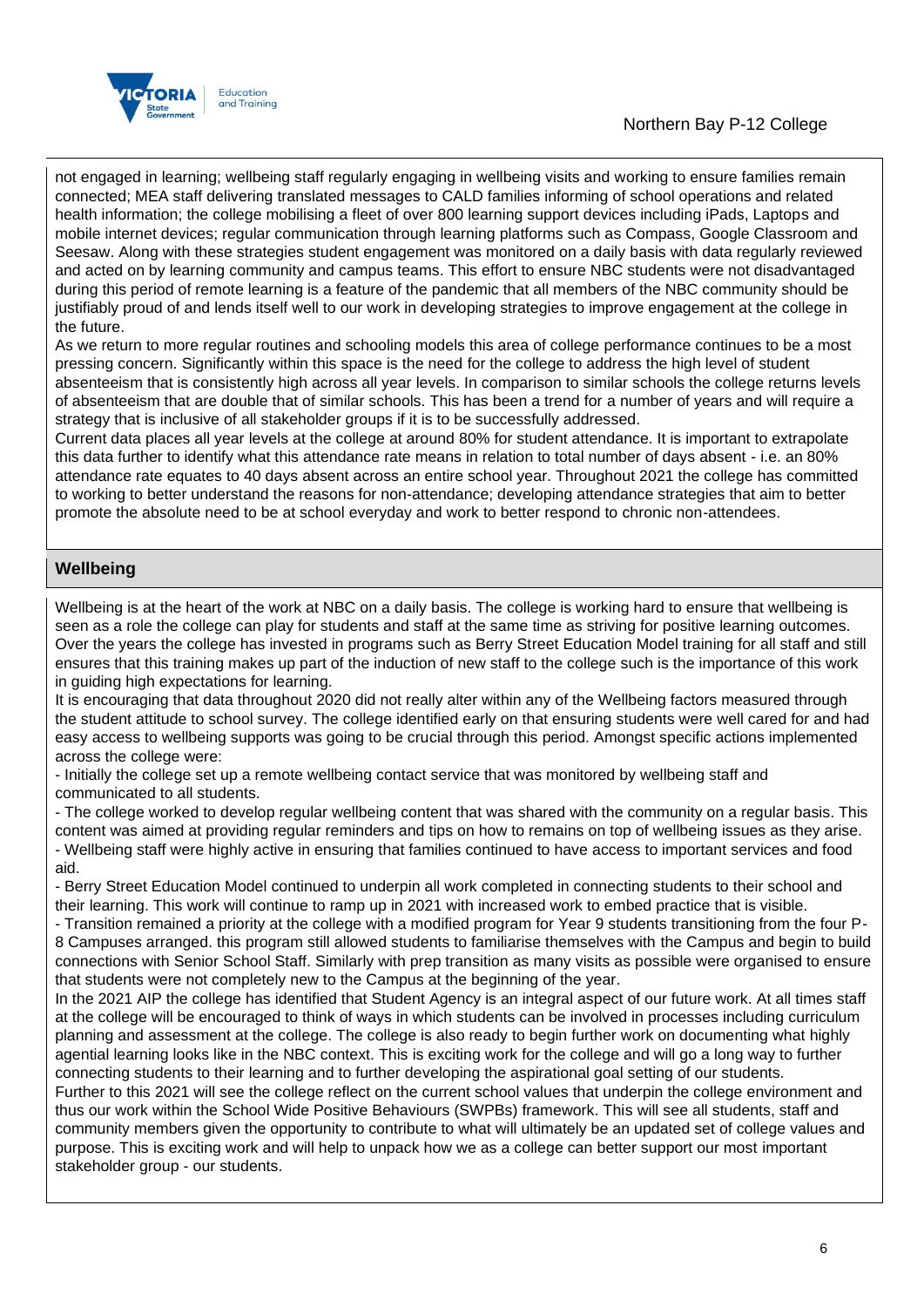

### **Financial performance and position**

Northern Bay College is currently in a stable financial position ending the year with a surplus of \$5,982,942. We received \$6,542,026 in total (half in cash and half in credit) for Equity Funding along with various other grants including National Chaplaincy Funding, the Sports In Schools Grant, DET Bushfire Prep Grant for our Staughton Vale Outdoor Education Centre, and Local Schools Community Fund for 4 of our Campuses.

Our surplus is made up of \$975,747 as a cash reserve and the rest committed to various programs. This includes a \$1.3 million planned SRP deficit which is primarily due to Equity funding expenditure and also GITTC wages (approx. \$650,000). Just over \$2.5 million make up our school based programs including Swimming in Schools, STEAM and Community Hub programs and approx. \$1,000,000 is reserved for short Term Maintenance and Capital Works.

### **For more detailed information regarding our school please visit our website at <www.northernbaycollege.vic.edu.au>**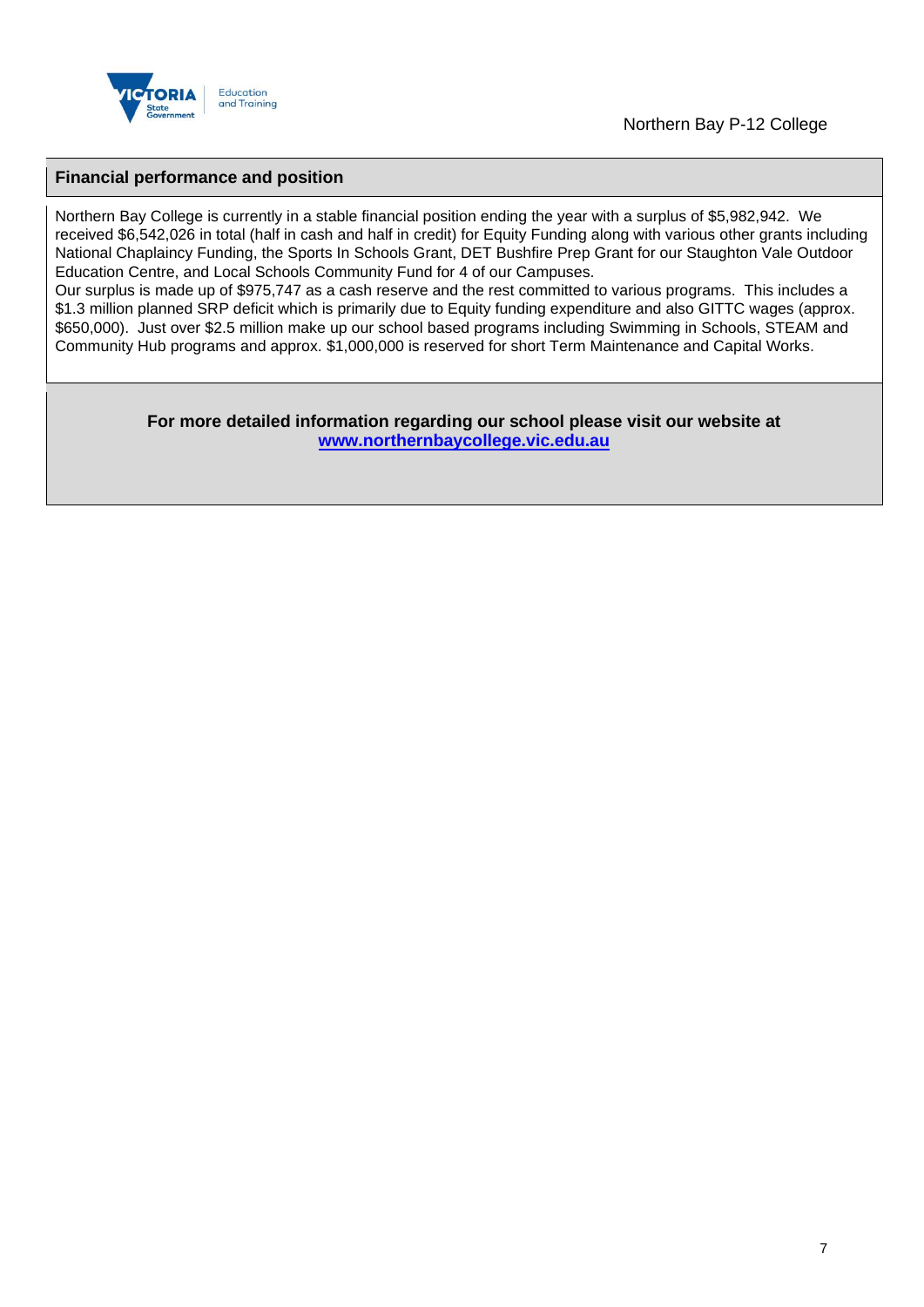

# **Performance Summary**

The Performance Summary for government schools provides an overview of how this school is contributing to the objectives of the Education State and how it compares to other Victorian Government schools.

All schools work in partnership with their school community to improve outcomes for children and young people. Sharing this information with parents and the wider school community helps to support community engagement in student learning, a key priority of the Framework for Improving Student Outcomes.

Refer to the 'How to read the Annual Report' section for help on how to interpret this report.

# SCHOOL PROFILE

#### **Enrolment Profile**

A total of 1896 students were enrolled at this school in 2020, 919 female and 977 male.

29 percent of students had English as an additional language and 8 percent were Aboriginal or Torres Strait Islander.

### **Overall Socio-Economic Profile**

The overall school's socio-economic profile is based on the school's Student Family Occupation and Education index (SFOE) which takes into account parents' occupations and education.

Possible socio-economic band values are: Low, Low-Medium, Medium and High.

This school's socio-economic band value is: High

#### **Parent Satisfaction Summary**

The percent endorsement by parents on their school satisfaction level, as reported in the annual Parent Opinion Survey.

Percent endorsement indicates the percent of positive responses (agree or strongly agree) from parents who responded to the survey.



#### **School Staff Survey**

The percent endorsement by staff on School Climate, as reported in the annual School Staff Survey.

Percent endorsement indicates the percent of positive responses (agree or strongly agree) from staff who responded to the survey. Data is suppressed for schools with three or less respondents to the survey for confidentiality reasons.



Percent endorsement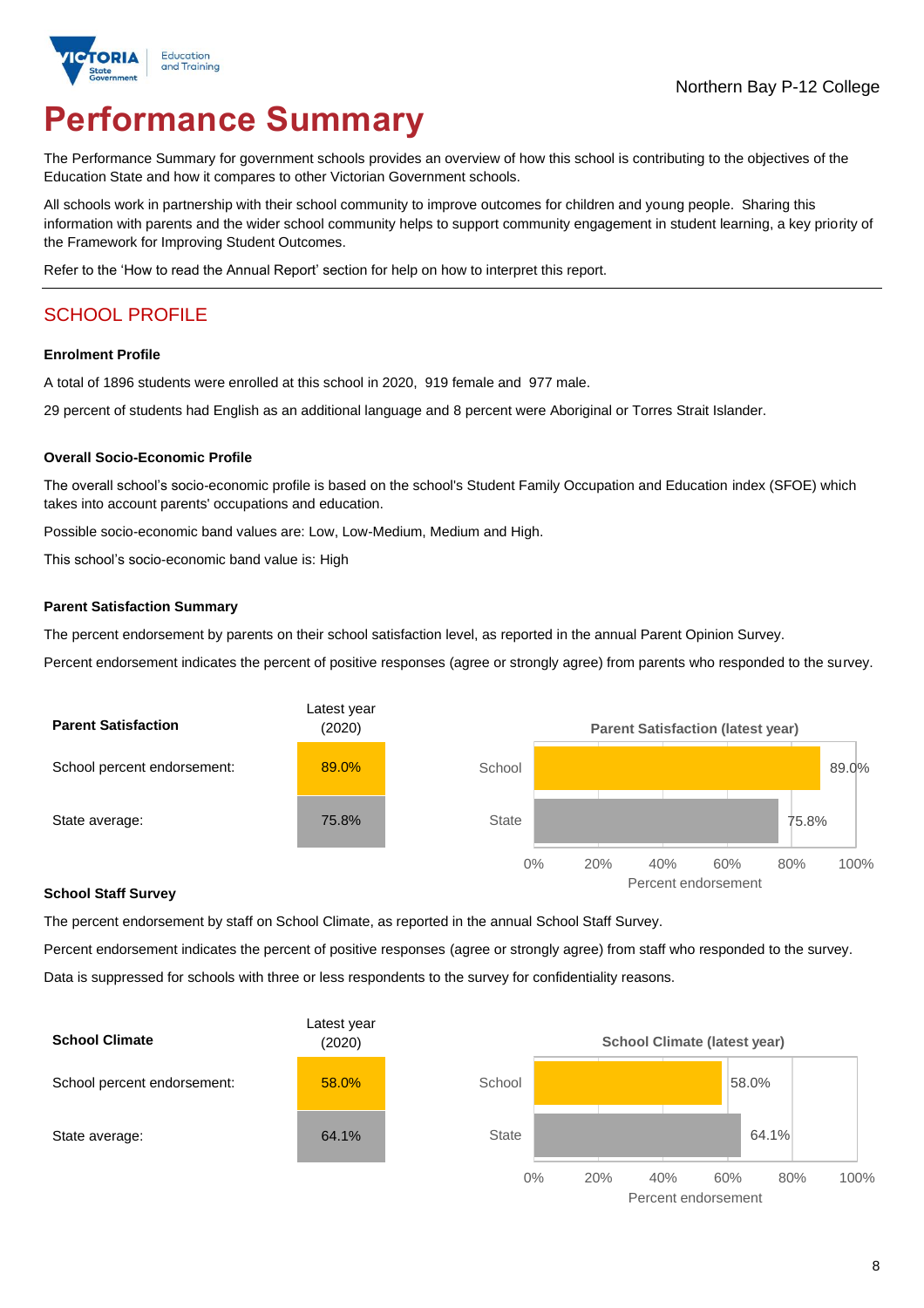

# ACHIEVEMENT

*Key: 'Similar Schools' are a group of Victorian government schools that are like this school, taking into account the school's socioeconomic background of students, the number of non-English speaking students and the size and location of the school.*

### **Teacher Judgement of student achievement**

Percentage of students working at or above age expected standards in English and Mathematics.



| <b>English</b><br>Years 7 to 10                                   | Latest year<br>(2020) |
|-------------------------------------------------------------------|-----------------------|
| School percent of students at or above age<br>expected standards: | 31.1%                 |
| Similar Schools average:                                          | 65.1%                 |
| State average:                                                    | 75.8%                 |

| <b>Mathematics</b><br>Years Prep to 6                             | Latest year<br>(2020) |  |
|-------------------------------------------------------------------|-----------------------|--|
| School percent of students at or above age<br>expected standards: | 54.8%                 |  |
| Similar Schools average:                                          | 73.9%                 |  |
| State average:                                                    | 85.2%                 |  |

| <b>Mathematics</b><br>Years 7 to 10                               | Latest year<br>(2020) |  |
|-------------------------------------------------------------------|-----------------------|--|
| School percent of students at or above age<br>expected standards: | 25.9%                 |  |
| Similar Schools average:                                          | 54.8%                 |  |
| State average:                                                    | 66.3%                 |  |





Percent students at or above age expected level



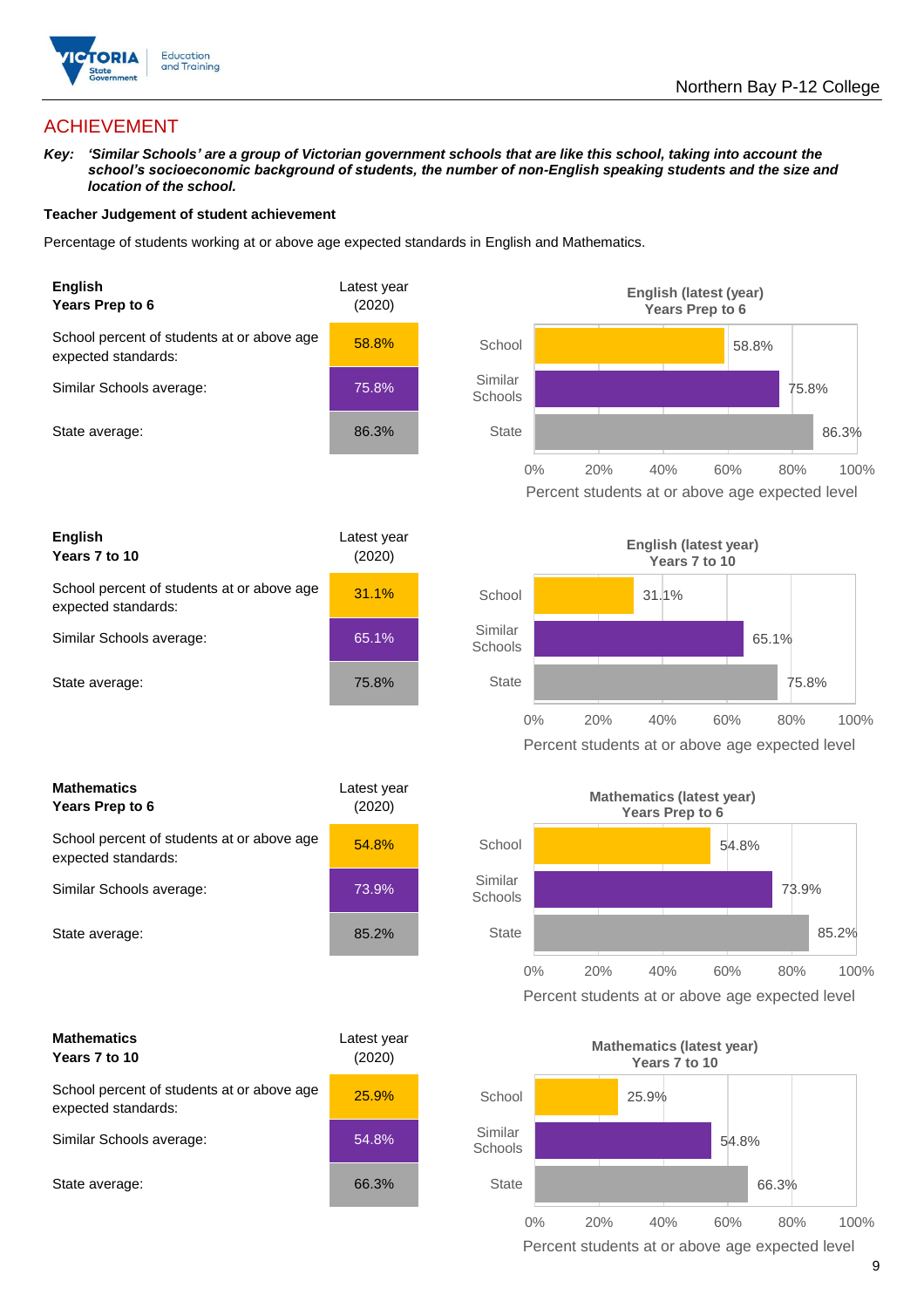

# ACHIEVEMENT (continued)

### **NAPLAN**

NAPLAN tests were not conducted in 2020.

### **NAPLAN Learning Gain**

NAPLAN learning gain is determined by comparing a student's current year result to the results of all 'similar' Victorian students (i.e. students in all sectors in the same year level who had the same score two years prior).

NAPLAN tests were not conducted in 2020.

### **Victorian Certificate of Education (VCE)**

Mean study score from all VCE subjects undertaken by students at this school. This includes all Unit 3 and 4 studies (including those completed in Year 11) and any VCE VET studies awarded a study score.

The maximum student study score is 50 and the state-wide mean (including Government and non-Government schools) is set at 30.



Mean Study Score

Students in 2020 who satisfactorily completed their VCE: 83%

Year 12 students in 2020 undertaking at least one Vocational Education and **1986**<br>Training (VET) unit of competence:

VET units of competence satisfactorily completed in 2020: 68%

Victorian Certificate of Applied Learning (VCAL) credits satisfactorily **1996** 61%<br>completed in 2020:

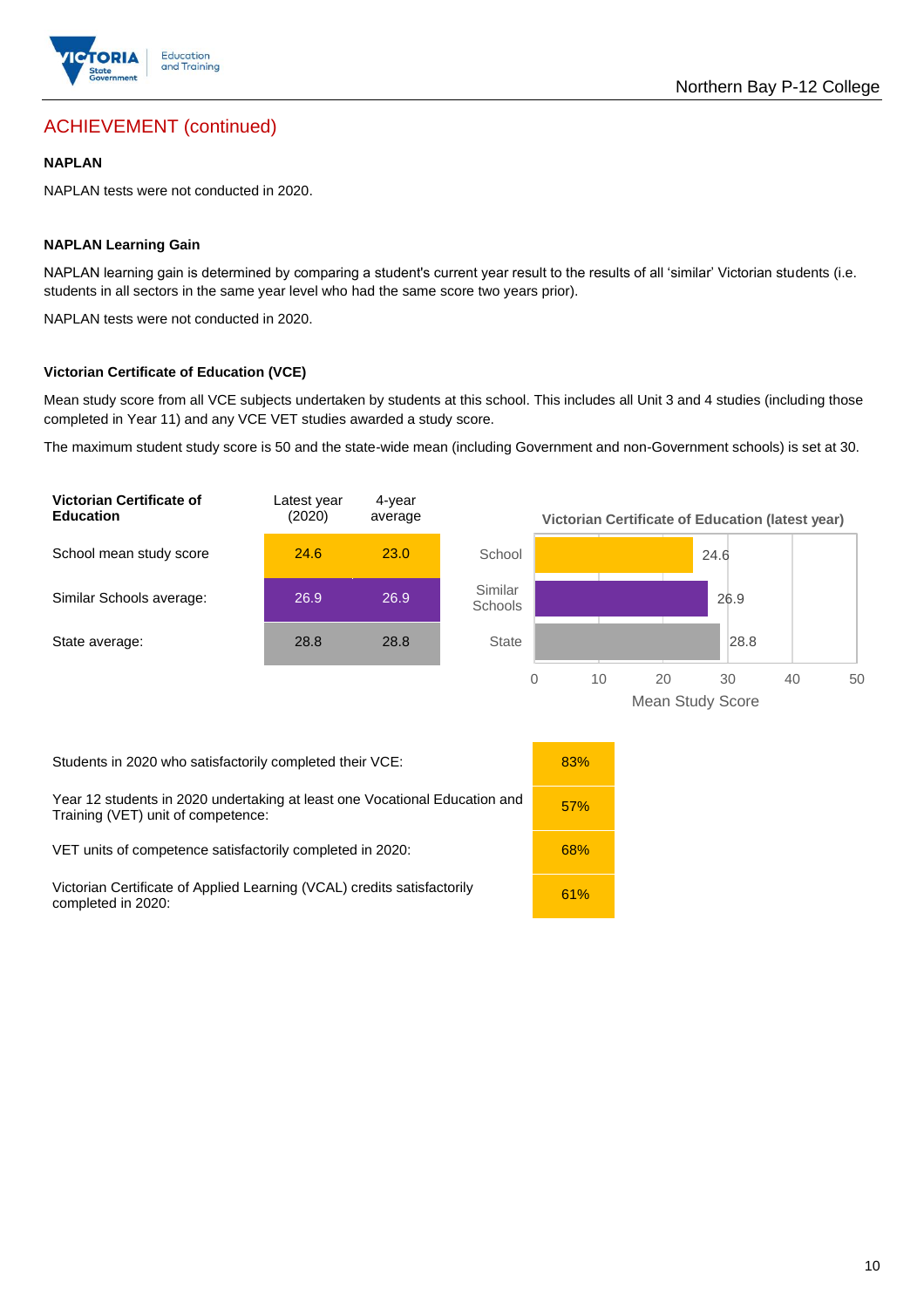

# ENGAGEMENT

*Key: 'Similar Schools' are a group of Victorian government schools that are like this school, taking into account the school's socioeconomic background of students, the number of non-English speaking students and the size and location of the school.*

### **Average Number of Student Absence Days**

Absence from school can impact on students' learning. Common reasons for non-attendance include illness and extended family holidays. Absence and attendance data in 2020 may have been influenced by local processes and procedures adopted in response to remote and flexible learning.



| <b>Student Absence</b><br>Years 7 to 12   | Latest year<br>(2020) | 4-year<br>average |
|-------------------------------------------|-----------------------|-------------------|
| School average number of<br>absence days: | 40.5                  | 37.0              |
| Similar Schools average:                  | 18.6                  | 19.9              |
| State average:                            | 17.8                  | 19.2              |





0 10 20 30 40 50 Average number of absence days

### **Attendance Rate (latest year)**

|                                             | Prep   | Year 1 | Year 2     | Year 3 | Year 4  | Year 5  | Year 6  |
|---------------------------------------------|--------|--------|------------|--------|---------|---------|---------|
| Attendance Rate by year level<br>$(2020)$ : | 83%    | 81%    | 82%        | 81%    | 84%     | 83%     | 85%     |
|                                             | Year 7 | Year 8 | Year 9     |        | Year 10 | Year 11 | Year 12 |
| Attendance Rate by year level<br>$(2020)$ : | 81%    | 80%    | <b>77%</b> |        | 79%     | 75%     | 81%     |

**State**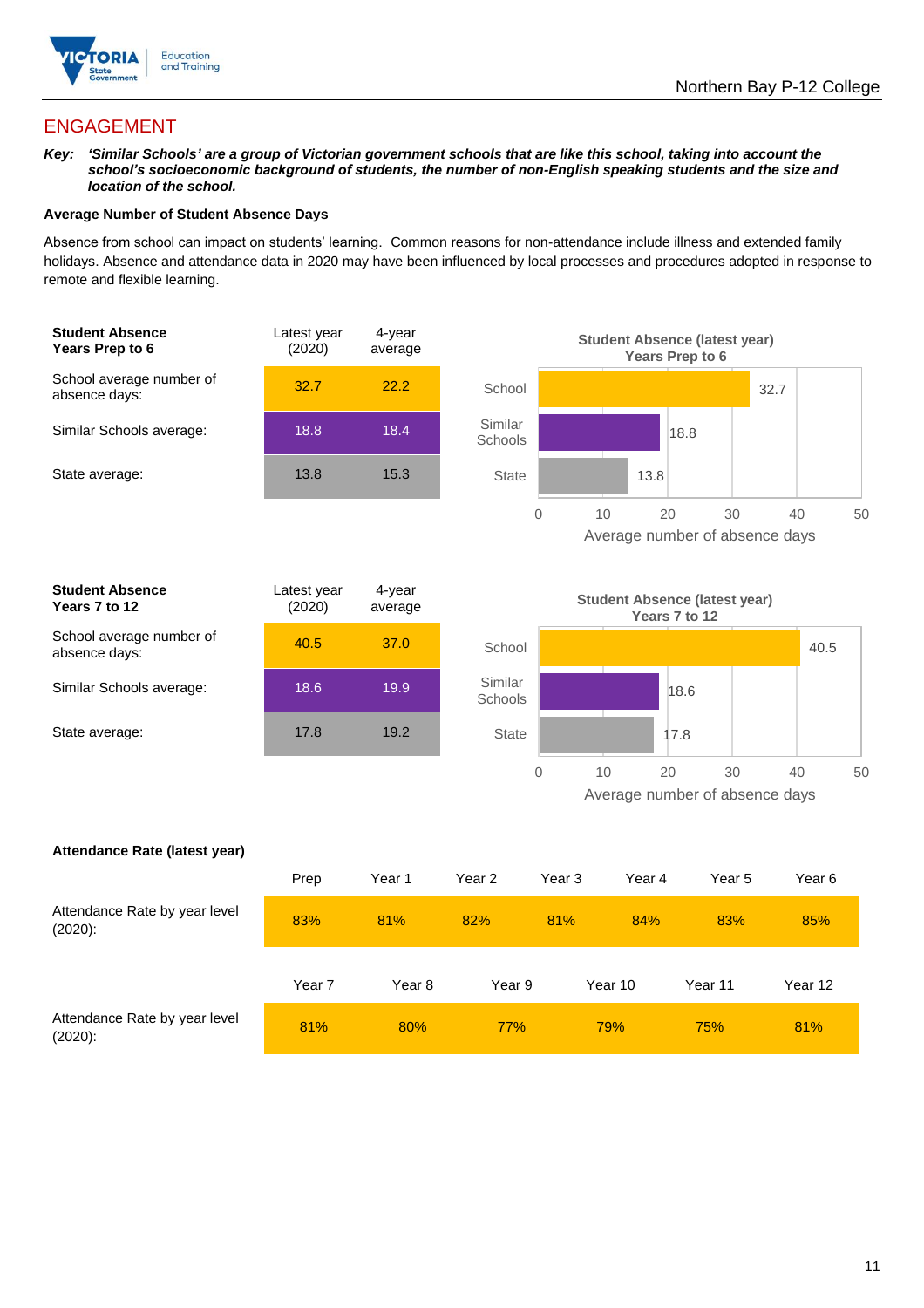

# ENGAGEMENT (continued)

### **Student Retention**

Percentage of Year 7 students who remain at the school through to Year 10.



#### **Students exiting to further studies or full-time employment**

Percentage of students from Years 10 to 12 going on to further studies or full-time employment.

Note: This measure refers to data from the previous calendar year. Data excludes destinations recorded as 'Unknown'.

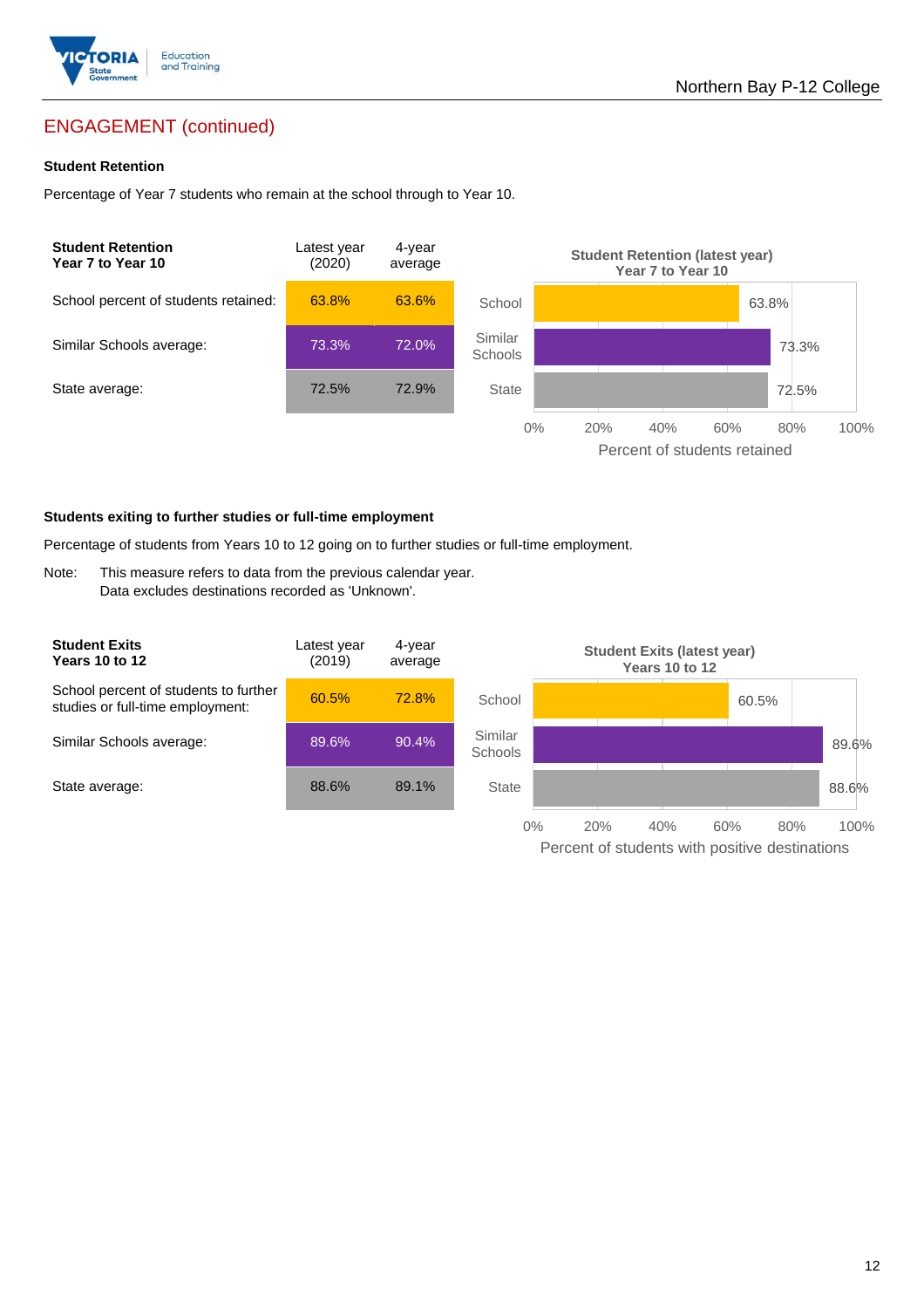

## **WELLBEING**

*Key: 'Similar Schools' are a group of Victorian government schools that are like this school, taking into account the school's socioeconomic background of students, the number of non-English speaking students and the size and location of the school.*

### **Student Attitudes to School – Sense of Connectedness**

The percent endorsement on Sense of Connectedness factor, as reported in the Attitudes to School Survey completed annually by Victorian Government school students, indicates the percent of positive responses (agree or strongly agree).

Schools who participated in the Student Attitudes to School survey in 2020 should refer to the advice provided regarding the consistency of their data.

| <b>Sense of Connectedness</b><br>Years 4 to 6 | Latest year<br>(2020) | 4-year<br>average |  |
|-----------------------------------------------|-----------------------|-------------------|--|
| School percent endorsement:                   | 67.8%                 | 72.2%             |  |
| Similar Schools average:                      | 77.0%                 | 79.5%             |  |
| State average:                                | 79.2%                 | 81.0%             |  |

*Due to lower participation rates and differences in collection methodology in 2020, data are often not comparable with previous years or within similar school groups. Care should be taken when interpreting these results.*

| <b>Sense of Connectedness</b><br>Years 7 to 12 | Latest year<br>(2020) | 4-year<br>average |
|------------------------------------------------|-----------------------|-------------------|
| School percent endorsement:                    | 57.6%                 | 57.0%             |
| Similar Schools average:                       | <b>NDP</b>            | 57.0%             |
| State average:                                 | 59.5%                 | 55.3%             |

*Due to lower participation rates and differences in collection methodology in 2020, data are often not comparable with previous years or within similar school groups. Care should be taken when interpreting these results.*



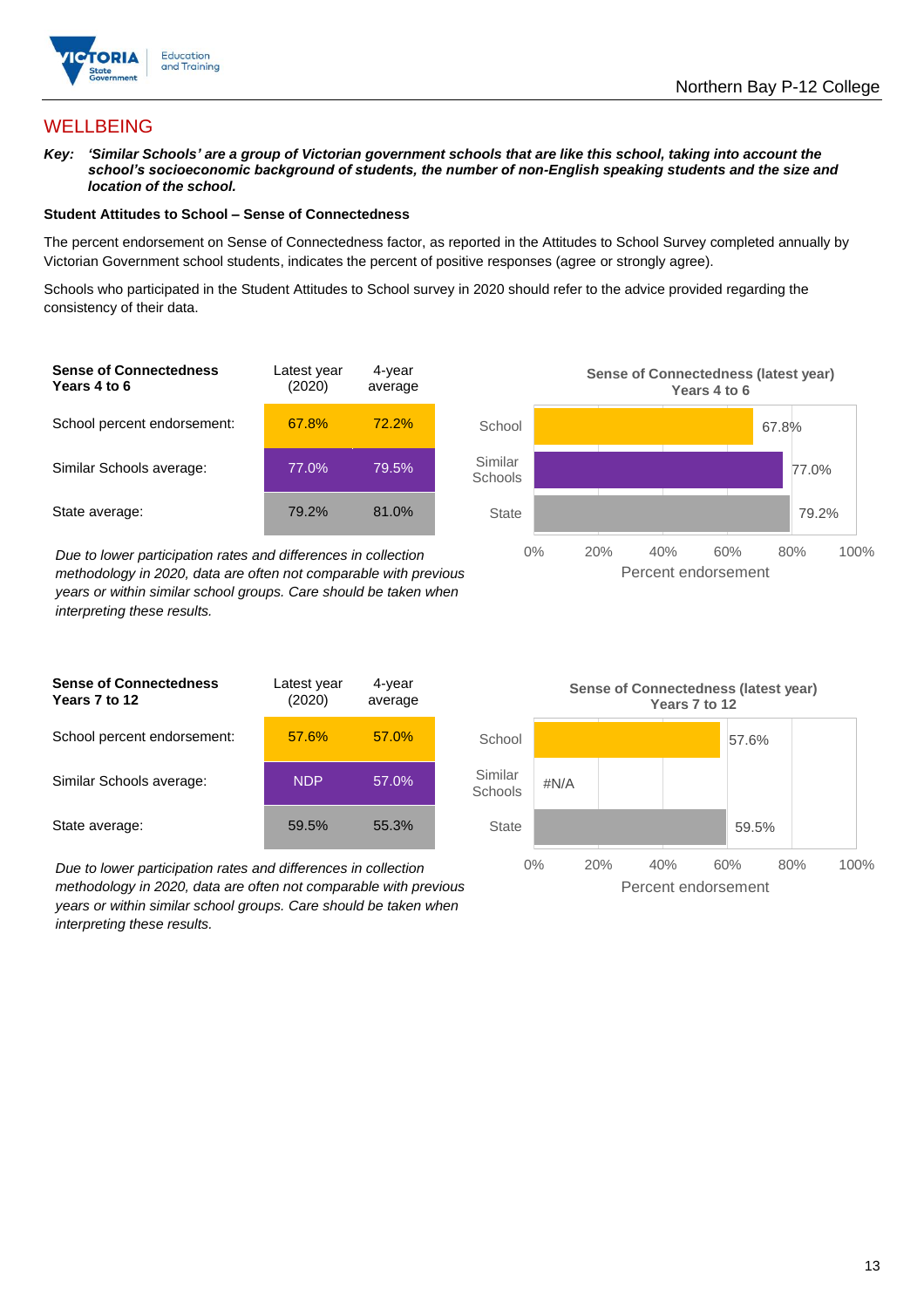

# WELLBEING (continued)

### **Student Attitudes to School – Management of Bullying**

The percent endorsement on Management of Bullying factor, as reported in the Attitudes to School Survey completed annually by Victorian Government school students, indicates the percent of positive responses (agree or strongly agree).

Schools who participated in the Student Attitudes to School survey in 2020 should refer to the advice provided regarding the consistency of their data.

| <b>Management of Bullying</b><br>Years 4 to 6 | Latest year<br>(2020) | 4-year<br>average |  |
|-----------------------------------------------|-----------------------|-------------------|--|
| School percent endorsement:                   | 63.9%                 | 70.4%             |  |
| Similar Schools average:                      | 74.8%                 | 78.4%             |  |
| State average:                                | 78.0%                 | 80.4%             |  |

*Due to lower participation rates and differences in collection methodology in 2020, data are often not comparable with previous years or within similar school groups. Care should be taken when interpreting these results.*



| <b>Management of Bullying</b><br>Years 7 to 12 | Latest year<br>(2020) | 4-year<br>average |  |
|------------------------------------------------|-----------------------|-------------------|--|
| School percent endorsement:                    | 57.8%                 | 57.6%             |  |
| Similar Schools average:                       | <b>NDP</b>            | 58.4%             |  |
| State average:                                 | 60.3%                 | 57.9%             |  |

*Due to lower participation rates and differences in collection methodology in 2020, data are often not comparable with previous years or within similar school groups. Care should be taken when interpreting these results.*

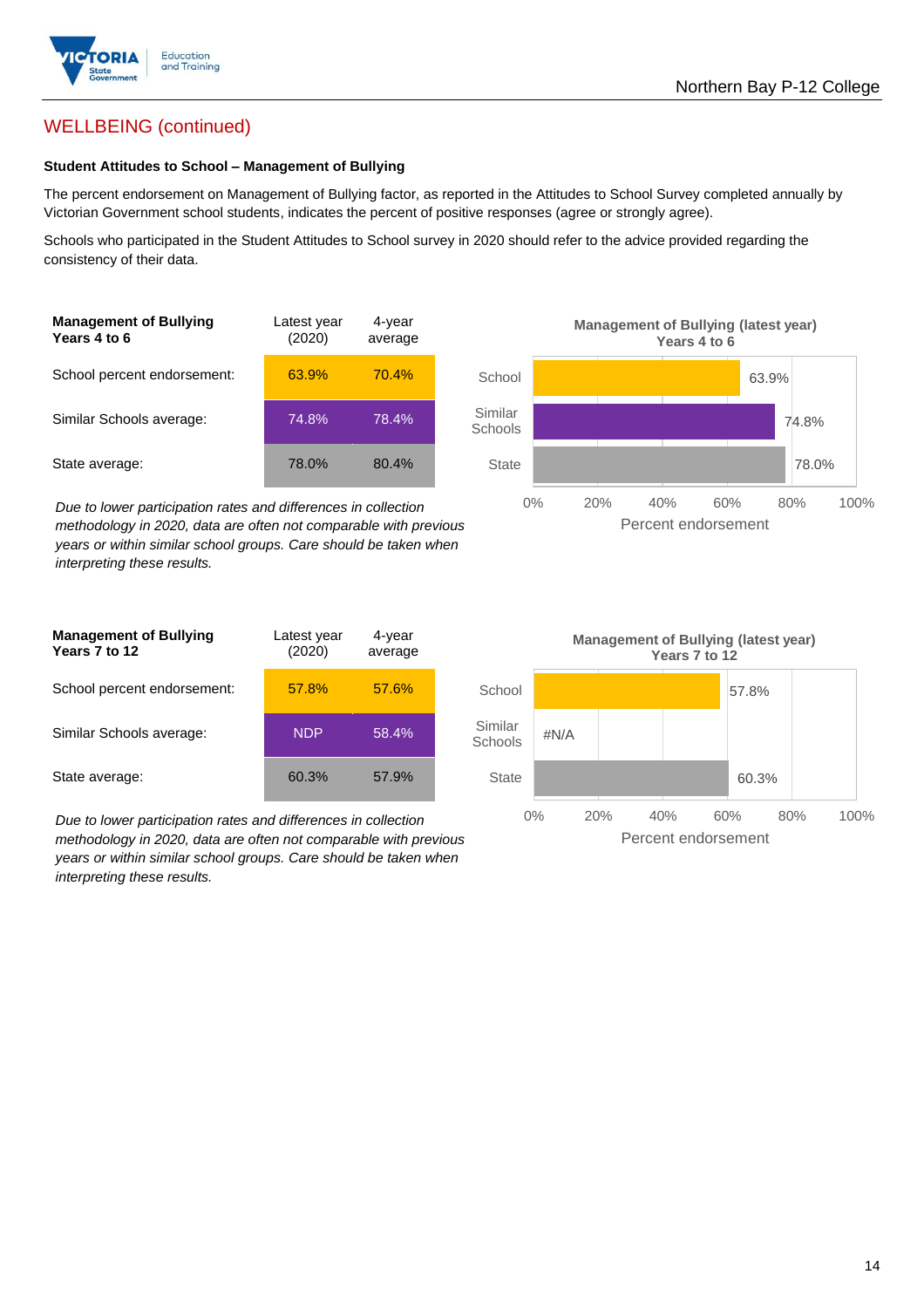

# **Financial Performance and Position**

FINANCIAL PERFORMANCE - OPERATING STATEMENT SUMMARY FOR THE YEAR ENDING 31 DECEMBER, 2020

| <b>Revenue</b>                  | <b>Actual</b> |
|---------------------------------|---------------|
| <b>Student Resource Package</b> | \$25,083,085  |
| Government Provided DET Grants  | \$6,286,182   |
| Government Grants Commonwealth  | \$352,588     |
| Government Grants State         | \$167,772     |
| <b>Revenue Other</b>            | \$869,189     |
| <b>Locally Raised Funds</b>     | \$854,021     |
| <b>Capital Grants</b>           | <b>NDA</b>    |
| <b>Total Operating Revenue</b>  | \$33,612,837  |

| Equity <sup>1</sup>                                 | <b>Actual</b> |
|-----------------------------------------------------|---------------|
| Equity (Social Disadvantage)                        | \$6,642,026   |
| Equity (Catch Up)                                   | \$113,906     |
| <b>Transition Funding</b>                           | <b>NDA</b>    |
| Equity (Social Disadvantage - Extraordinary Growth) | <b>NDA</b>    |
| <b>Equity Total</b>                                 | \$6,755,932   |

| <b>Expenditure</b>                    | <b>Actual</b> |
|---------------------------------------|---------------|
| Student Resource Package <sup>2</sup> | \$26,356,664  |
| Adjustments                           | \$130         |
| <b>Books &amp; Publications</b>       | \$25,575      |
| Camps/Excursions/Activities           | \$197,890     |
| <b>Communication Costs</b>            | \$162,042     |
| Consumables                           | \$676,999     |
| Miscellaneous Expense <sup>3</sup>    | \$201,913     |
| <b>Professional Development</b>       | \$25,127      |
| Equipment/Maintenance/Hire            | \$1,230,700   |
| <b>Property Services</b>              | \$1,179,503   |
| Salaries & Allowances <sup>4</sup>    | \$1,174,960   |
| <b>Support Services</b>               | \$1,113,464   |
| Trading & Fundraising                 | \$43,917      |
| Motor Vehicle Expenses                | \$8,520       |
| Travel & Subsistence                  | \$56          |
| <b>Utilities</b>                      | \$237,221     |
| <b>Total Operating Expenditure</b>    | \$32,634,682  |
| <b>Net Operating Surplus/-Deficit</b> | \$978,155     |
| <b>Asset Acquisitions</b>             | \$514,777     |

(1) The equity funding reported above is a subset of the overall revenue reported by the school.

(2) Student Resource Package Expenditure figures are as of 02 Mar 2021 and are subject to change during the reconciliation process.

(3) Miscellaneous Expenses include bank charges, administration expenses, insurance and taxation charges.

(4) Salaries and Allowances refers to school-level payroll.